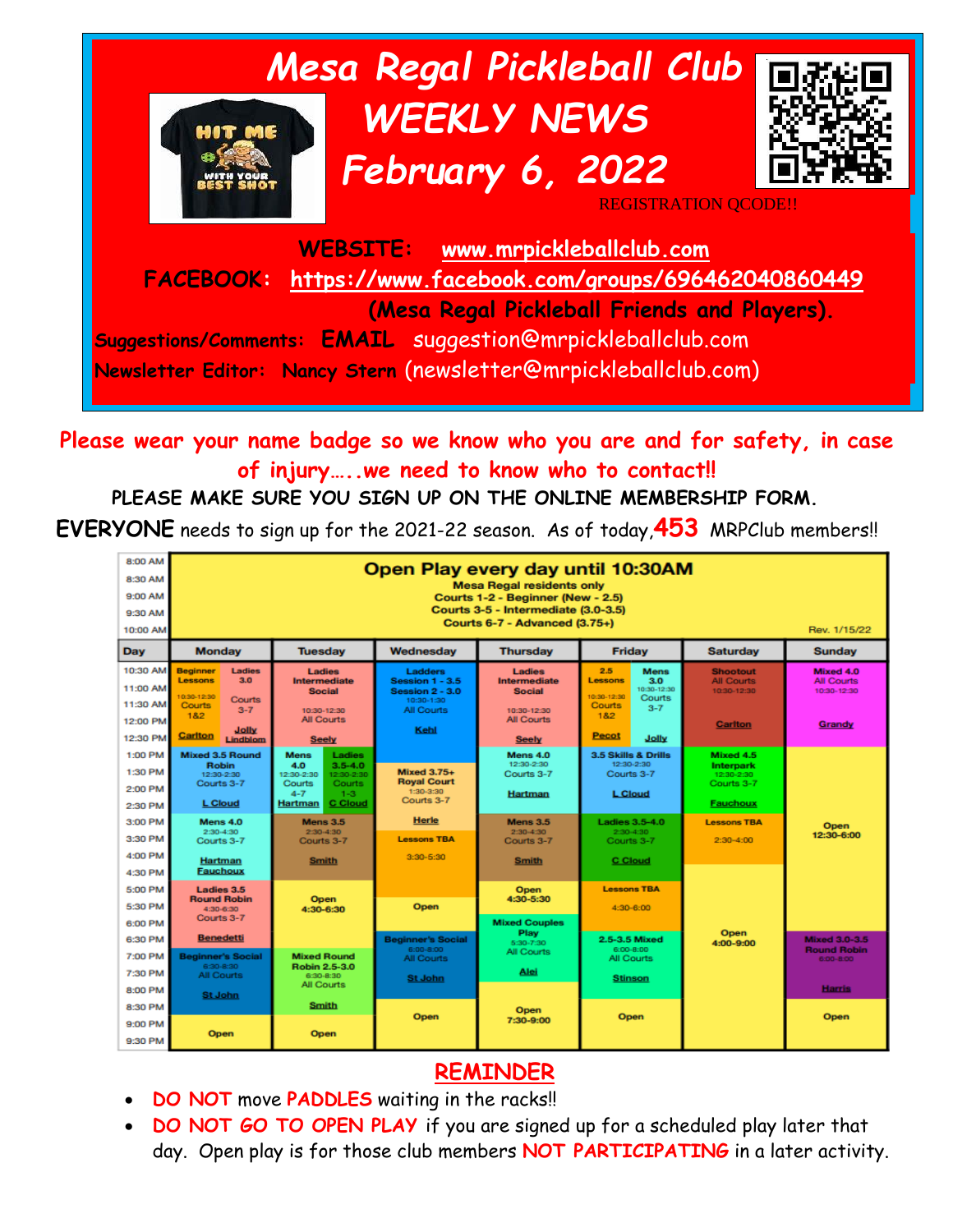## **HOW DO I SIGN UP FOR A SCHEDULED EVENT?**

All of our skill level scheduled events are run by **VOLUNTEERS**!! Please be kind to them and thank those volunteers who are using their valuable time to run the session. **REMEMBER** without a volunteer coordinator for the scheduled event……it will not happen.

 Contact the coordinator of the scheduled event for information. In the Weekly News email you will find a **LINK** to our **MRPC Program Coordinators**. Find the coordinator's email that corresponds to the volunteer of the scheduled event and email them to find out how to sign up for their session. Many events are run using a sign up and are not drop in. **CO-ORDINATOR NEEDED:** for March **– Monday 3.5 Mixed @ 12:30-2:30 & Thursday 3.5 Skills & Drills @ 12:30-2:30.** If there is no coordinator, this event will be removed from the schedule. Contact Larry Cloud @ [two-dogs69@hotmail.com](mailto:two-dogs69@hotmail.com) if you can take over as coordinator and keep these two scheduled events running.

#### **2.5 SKILL LEVEL LESSON SIGN UP**

Thanks to Mike Pecot there will be another 4 week session of lessons for 2.5 skill level players. Last session Feb 11-March 11 court 1 & 2 Fridays 10:30-12:30. Sign up on pickleball patio….limited to 10 people. **THANKS, MIKE, FOR VOLUNTEERING YOUR TIME TO TEACH THE LESSONS!**

#### **MRPCLUB RATING SESSIONS**

Most of the activities on our MRPC schedule require skill level rating. This is to ensure participants get the most out of each activity and are playing with others of a similar skill level. If you would like to have a club rating (<4.0), email Cal at [calherle@yahoo.com](mailto:calherle@yahoo.com) for the next scheduled ratings time. This week will be the last opportunity to get a MRPC rating as there will be no more rating sessions for this season after February  $14^{\rm th}$ .

#### **DO YOU NEED A NEW PADDLE OR SOME PICKLEBALL SWAG?**

Just a reminder that MRPC has a coupon redemption opportunity with PICKLEBALL CENTRAL and for every dollar you spend on merchandise, our club gets a rebate. To date, we have been able to buy \$260 worth of product (pickleballs, hoppers, etc.) from this rebate. So, if you need pickleball equipment, please make sure you use our code – **CRMRPickleball** – when you make your purchase.

## **PICKLEBALL/TENNIS FUN DAY – POSTPONED**

After much consideration, the Tennis/Pickleball fun day committee has made the decision to postpone the fun day originally planned for Feb. 26, 2022 until 2023. This is due to Covid conditions in the park.

…….From Committee executives Mary Ellen Benjamin and Darlene Roth.

#### **MRPC EXECUTIVE BOARD POSITION NOMINEES NEEDED**

There are so many exciting pickleball activities going on at Mesa Regal thanks to all our current and past Mesa Regal Pickleball Club Board Members. You can help continue our club on this amazing journey by offering to bring your ideas, experiences, etc. to the MRPC team.

We currently have four nominees for the three (of five) open positions on the Mesa Regal Pickleball Club Board this spring. More nominees are welcome to be submitted to Colleen Janus at [colleenlouisejanus@gmail.com](mailto:colleenlouisejanus@gmail.com) by February 15<sup>th</sup>. Specific Board positions are assigned at the first meeting based on members skills and interests. Board members meet once or twice a month during the season and terms are for 2 years. It's a great way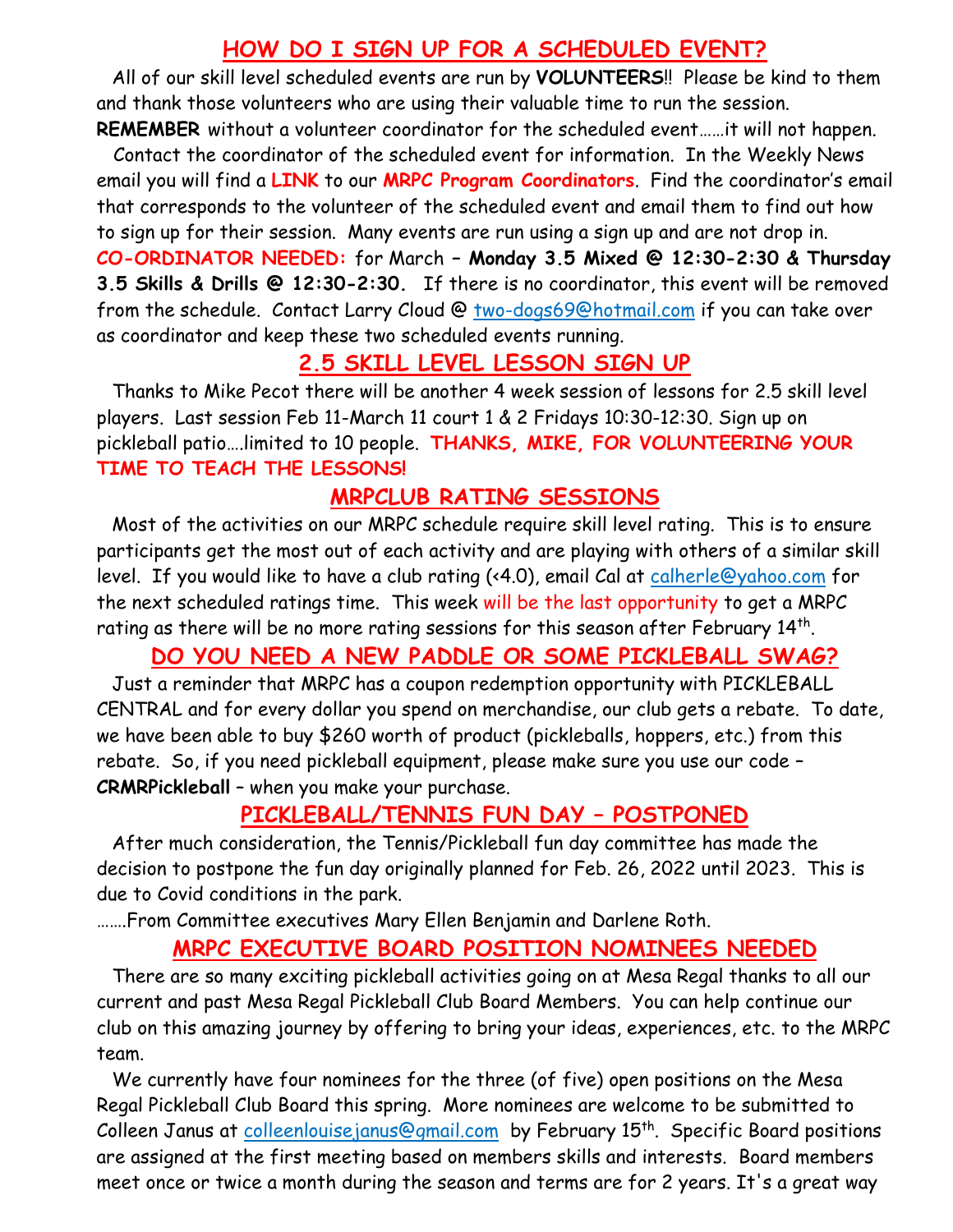to meet other pickleball players, have a say in the direction of the club and most of all have fun! Nominations should be sent to Colleen Janus. Voting will take place at a MRPC General Meeting later in February.

## **MRPC OPEN PLAY GUIDELINES & COURT ETIQUETTE – A REMINDER**

Please follow the open play guidelines at the courts. It has taken many years to work out a schedule that is acceptable for most of our members. Scheduled play was first designed to alleviate the lineups for play during open court. This has worked very well in the past but **ALL CLUB MEMBERS**, must be respectful of the guidelines.

 If you are in a scheduled play on Monday…..do not come down to open play. It is a fairly easy guideline to follow. When courts are not busy it is a different story but if the courts are busy….like they are currently, please leave and come back at your scheduled time. Remember, OPEN PLAY is for those members who are NOT in a scheduled activity at our

club that day. When the courts are busy during Open Play, please **DO NOT** use this play time to warm up for a scheduled activity.

Open play is a chance for you to enjoy recreational play and social time with fellow MRPC members. It is a great game and a great way to meet new friends!!!

## **CAL AM PICKLEBALL TOURNAMENT RESULTS**

What a great display of pickleball and sportsmanship at Montesa this week. Congrats to all our players who competed, the spectators and our MRPC referees who were at the event. We did bring home two medals from the tournament!!!! Our team members were –

**Men's Doubles - Larry Cloud & Donnie Torres, Kevin Carver & Jim Lardinois, Rob Handford & Bruce Nesbitt.** 

 **Ladies Doubles** - **Colleen Janus & Sharon Hohmann, Marilyn Kehl & Carol Bowers, Tammy Hamilton & Darlene Roth.**

**Mixed Doubles Friday -** C**olleen Janus & Clarence Lindblom, Marilyn Kehl & Kevin Carter, Barb Harris & Dan Newnham, Janet Rager & Bob O'Neill**

**CONGRATULATIONS** to Colleen Janus/Sharon Hohmann and Colleen Janus/Clarence Lindblom on your **SILVER** medals**!!!!**



Great fun had by all the players and spectators!!! Way to go…. Colleen, our DOUBLE MEDAL WINNER and her partners Sharon in WD and Clarence in MXD!!!



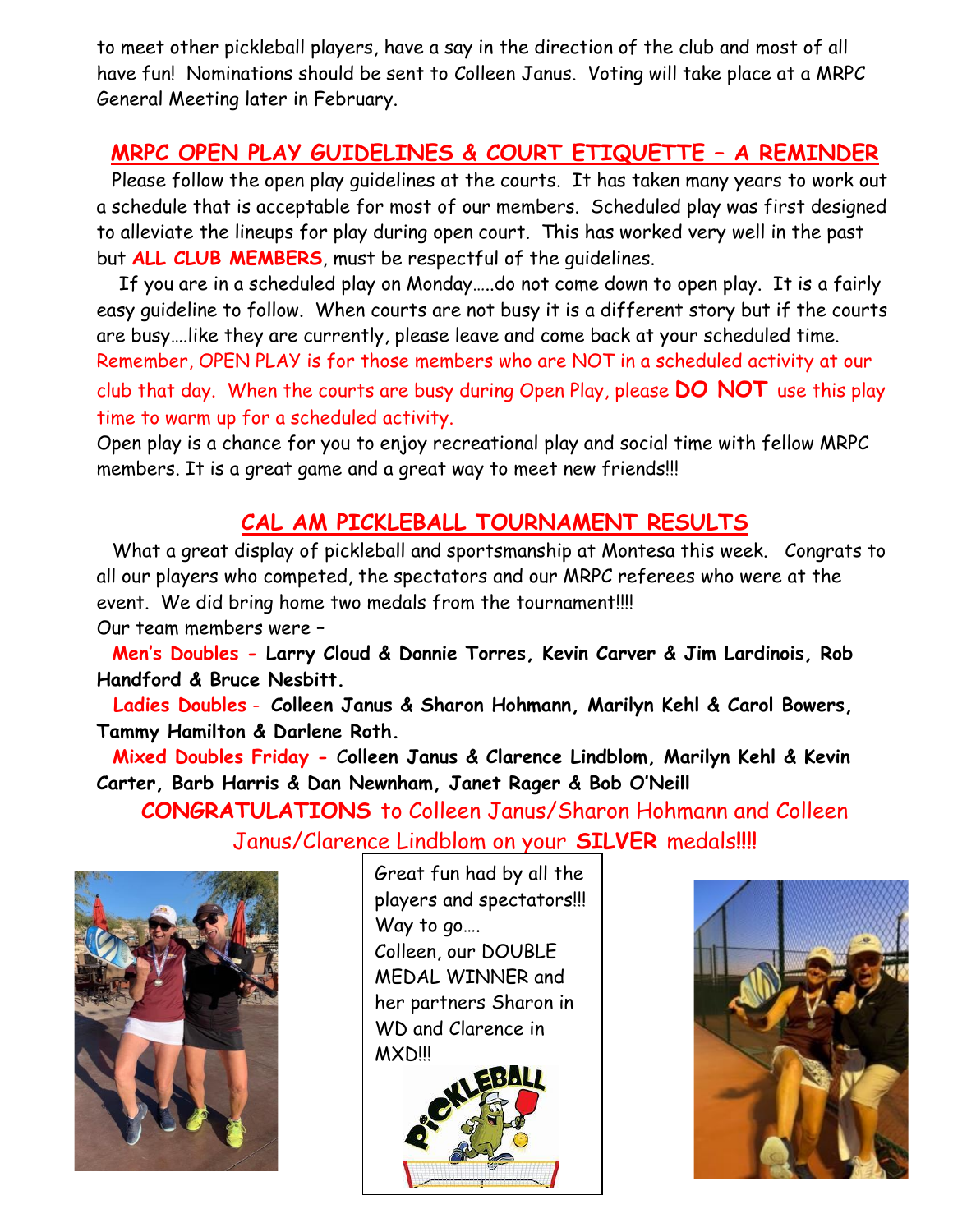# .**WEDNESDAY LADDERS**



Want to sign up for ladders play? \*\*Email Marilyn at [m.greenekehl@gmail.com](mailto:m.greenekehl@gmail.com) to get your name on the list!



**LADDERS COURT WINNERS – Feb. 2 (2 sessions-3.5 & 3.0)** Court 2 - Jeff N – 60, Stan T – 54, Chic – 47, Laurie – 29 Court 3 - Bill S - 66 (perfect score), Rick J – 45, Randel – 42, Jim – 37 Court 4 - Collette – 63, Laura H – 57, Donita – 50, Sue J – 48 Court 5 - Brian B – 58, Neil M – 53, Doug T – 47, Dan G – 40 Court 6 - Craig - 66 (perfect score), Tom  $S - 46$ , Ric  $G - 41$ , Garnett - 37 Court 7 - Doug J – 61, Larry B – 53, Andre – 47, Mary Lou - 47 **2nd Session – 3.0 play** Court 4 - Janet – 59, Chuck – 56, Susan T – 42, Nancy – 39 Court 5 - Bob O – 52, Joan – 51, Marty – 50, Julia – 21 Court 6 - Don L – 64, Brian – 45, Bob P – 4, Chris – 36 Court 7 - Doug D – 61, Josie – 46, Mark – 42, Terry - 31

## **SATURDAY SHOOTOUT RESULTS**

Look on our Facebook page… link is https://www.facebook.com/groups/696462040860449 for the results. **THANKS, CRAIG**, for volunteering your time to coordinate this event!

# **PICKLEBALL PARTY TICKET SALES - THIS WEEK !!**



MRPCLUB ANNUAL PICKLEBALL PARTY & DANCE "Hawaiian Luau"

**Friday, March 4th, 2022 at the WEST END POOL (Closed off just for OUR PRIVATE PARTY)** Happy Hour 3:00-4:00



**BYOB – But ABSOLUTELY no GLASS!**

(light snacks plus free drink ticket for a Blue Hawaiian-with or without rum)

Dinner Serving begins @ 4:00 with DJ Music & Dancing to 8 pm

(Teriyaki chicken with pineapple/baked potato/green beans & dessert)

**PRIORITY TICKETS SALES for MRPC members and their spouse/partner/significant other**

**WHEN: Mon. Feb 7th 9-11am; Tues. Feb 8th 9-11 and 4-6; Wed. Feb 9th 9-11 WHERE**: Pickleball Patio/Stage

**COST:** \$22 per person **CASH SALES ONLY**

**ASSIGNED SEATING**: Each table will seat 12 people. A map of the table numbers and location will be available at the ticket sales desk. Assigned seating is **ONLY FOR DINNER** Be sure to **WEAR YOUR NAME TAG** and if you are purchasing tickets for **OTHER REGISTERED CLUB MEMBERS** at the same time, you must have their first and last name